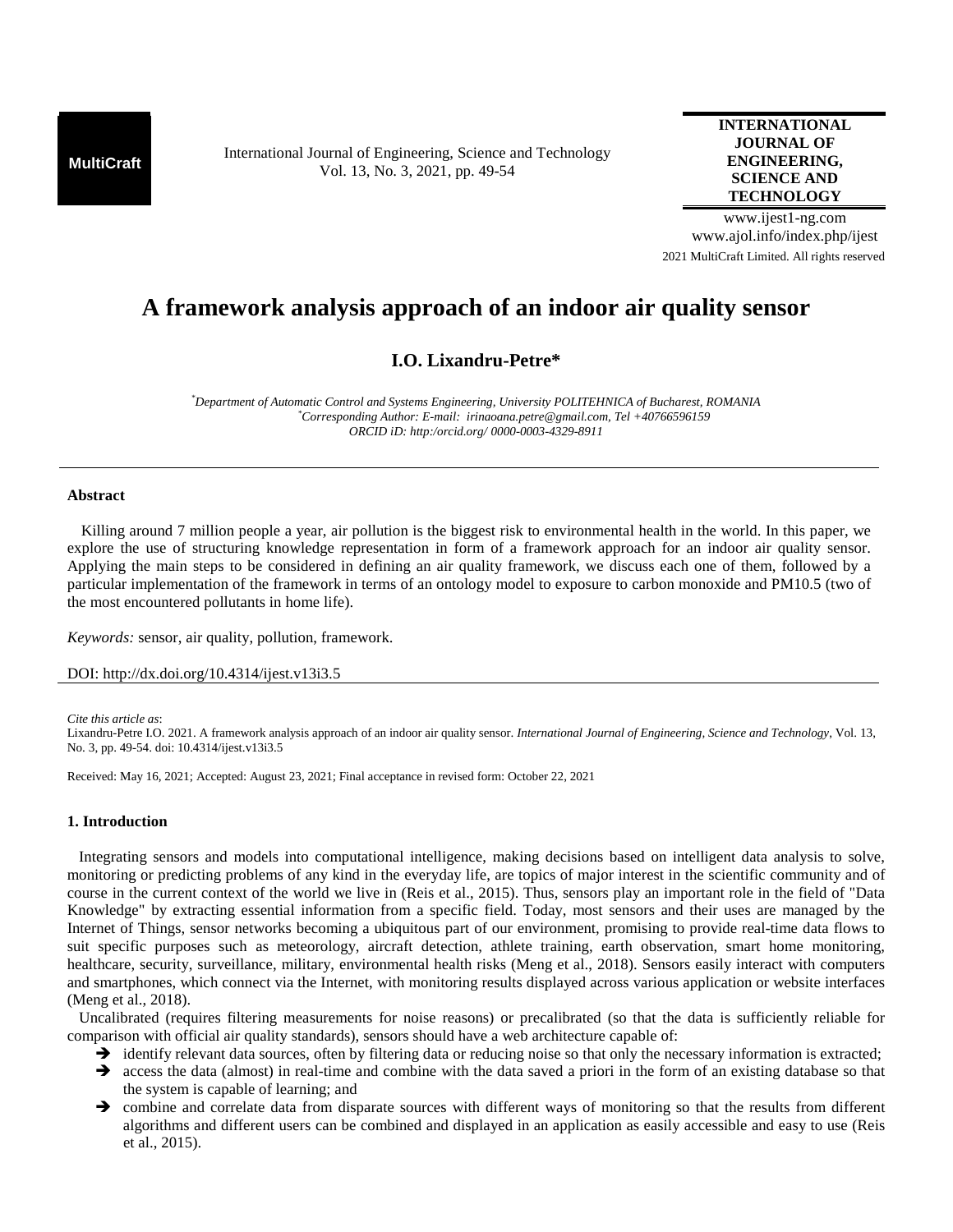The use of detection devices is constantly growing, being mostly implemented to monitor the physical world around us, but even so, there can be mentioned some restraints of using sensors such as increasing the volume of data, increasing the heterogeneity of devices, data formats, and measurement procedures, as well as the difficulty of mounting sensors in certain locations (Compton et al., 2012).

#### **2. General requirements for a framework approach**

The main steps to be taken in defining an air quality framework are:

- $\rightarrow$  purpose identification (its use and characterization of users);
- $\rightarrow$  key concepts identification (defining and representing the concepts and relations using formal languages);
- $\rightarrow$  implementation;
- $\rightarrow$  behavior analysis
- $\rightarrow$  evaluation and validation;
- $\rightarrow$  challenges;

#### *2.1. Purpose identification*

 The link between "Big Data" and public health can be shaped by sensors that try to solve or monitor environmental problems by collecting almost instantaneous data, by improving the collection of environmental data in poorly monitored or rural areas, in urban areas with high concentrations of pollutants, as well as in developing countries where monitoring is virtually non-existent (Reis et al., 2015). In addition to smart sensors, personal sensors also give users the ability to monitor the air they breathe. The basic principle of the functionality of air monitoring sensors is that they measure data (almost) in real-time, with various instruments, such as analyzers, the data being subsequently published to the user through web services.

 Meng et al. (2018) describes a geospatial sensor web (GSW) application for ecological public health problems. Human and Ecological health Risks Ontology (HERO) is called the semantic sensor network ontology template and Human and Ecological Health Risk Management System (HaEHMS) illustrates the web-based prototype, which can estimate health risks. Compton et al. (2012) presents a conceptually global ontology of a semantic sensor network incubator group, which describes the sensors and their capabilities, observations, and methods used for detection. Divided into ten conceptual modules, the SSN ontology is designed to support modeling complex projects, like SENSEI or Semsor-Grid4Env project.

 Paper (Opera, 2009) describes ontology for air pollution analysis and control and presents its use in two systems, an expert and a multiagent system, both systems being applied in urban regions. There are some meteorological terms used in the created ontology like rainfall, wind, temperature, humidity, or pressure.

 In Adeleke et al. (2015), the created ontology implies both the air quality state to which the current concentration value corresponds and thermal comfort in the monitored houses using temperature and humidity values recorded by sensors. For the case study in this paper, the ISO 7730 standard from 2005 was adopted, a standard that defines as pollution the concentration levels that exceed certain critical values. Using a W3C standard ontology language, the authors in Riga et al. (2018) developed both an ontology schema for representing the status of the environment and its impact on citizens' health and a rule-based reasoning mechanism for generating personalized recommendations, based on air quality conditions.

 In Dahleh et al. (2016), it is defined a pollution, a sensor, and a species ontology for the representation of ISO37120 Environmental theme indicator definitions. Using Global City Indicator Foundation Ontology to express the units of measure of each pollutant concentration, W3C Semantic Sensor Network Ontology to identify the sensor used in each measurement, the ontology allows the automation of the analysis of a city's performance. The description of an indoor air quality sensor is influenced by the complex interactions of several different phenomena, including natural sources (e.g. weather like tornadoes or wind), indoor activities of occupants (cooking, burning fossil fuels, candles, incense), proximity to industrial centers, burned bushes, characteristics and/or structures of the building (number of windows in a room, type of ceiling) (Adeleke et al., 2015).

 Nowadays, when air pollution and health issues reach top searches and concers, there are many monitor air quality sensors, for both indoor and outdoor environment. Different from the point of view of number of sensor, costs, display, particular pollutant, many producers present top air quality devices for the current present (reviewsofairpurifiers.com).

#### *2.2. Key concepts identification*

 A conceptual framework is based on several layers, like measurement and monitoring, classification and analysis, action and control. For example, by observing air pollutants like  $SO_2$ ,  $NO_2$ ,  $PO_1$ ,  $CO$ ,  $O_3$ , or  $PM2.5$  we can know the "potential" air quality (Meng et al., 2018). Starting from this idea, an indoor air quality should meet air quality standards, so once the sensor connects to the power supply, the sensor controller starts an auto-adaptation algorithm that ensures the value of indoor air quality is similar to the index of healthy air quality. The principle of a proper sensor should aim to monitor, measure and record room conditions, turn on the ventilation or purification system when needed, and even send alerts based on measured concentrations if any change appears in the optimum pre-settled conditions.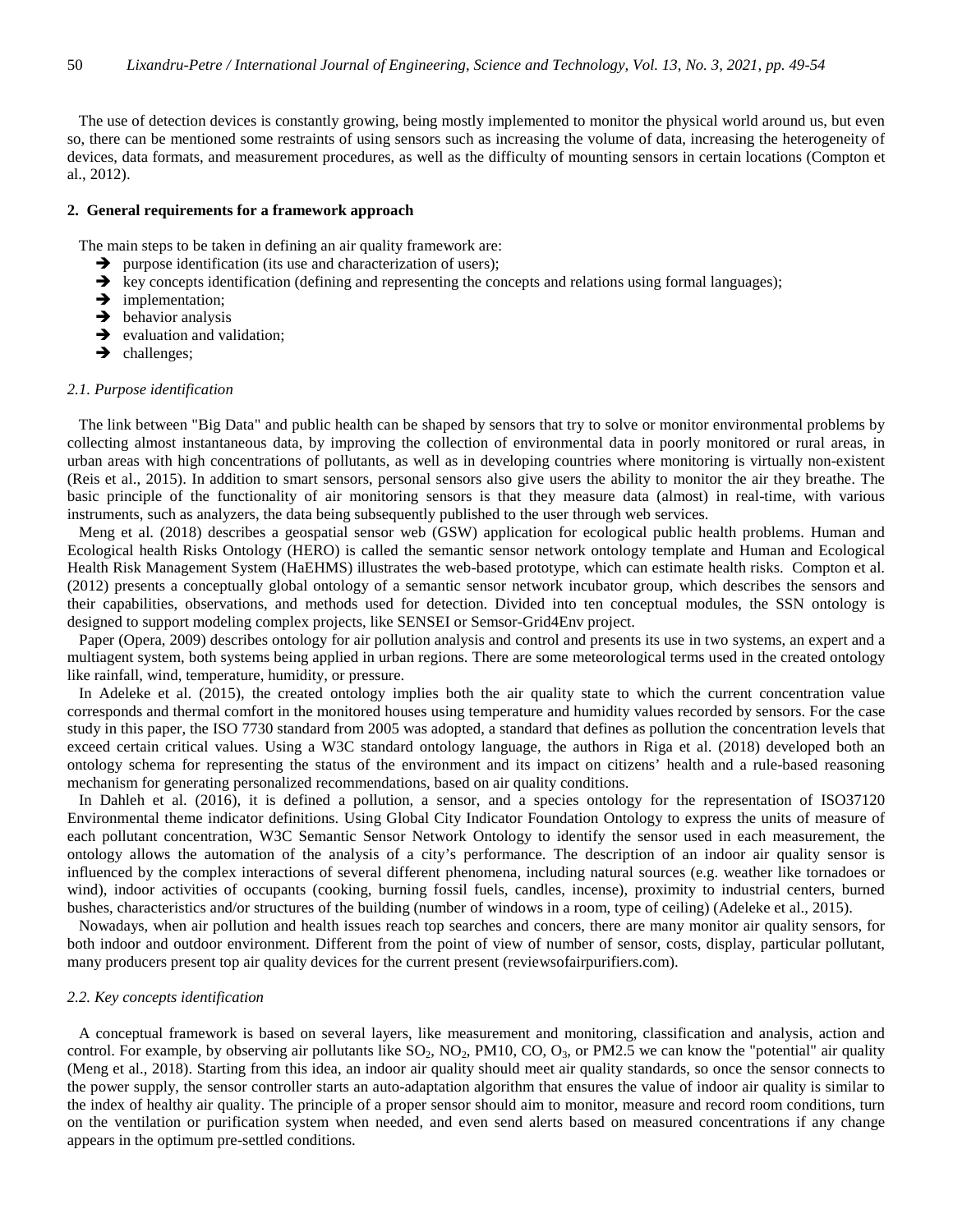Exploiting sensor network data can be greatly facilitated by ontology-based modeling (Meng et al., 2018). An ontology example of indoor air quality sesnor in case of measuring concentration values of two pollutants, PM10.5 and carbon monoxide (CO), and what actions should be taken in case of risky values is presented in Figure 1.

 PM-type particulate pollution consists of a mixture of solid and liquid droplets. The particles come in a wide range of sizes, but the one with a diameter of 10.5 micrometers (less than the width of a human hair) representing fine dust particles, smoke, or various allergens have been linked to cause or aggravate several serious health problems like heart or lung disease (airnow.gov).

Carbon monoxide is an odorless, colorless gas that forms when carbon in fuels does not burn completely. Massive concentrations of pollutants may occur in case of damage to a home stove or gas plant. Entering the blood through the lungs, reducing the amount of oxygen that reaches the organs and tissues, carbon monoxide can cause from mental or vision disorders to people intoxication, having various cardiovascular and respiratory symptoms to even death (airnow.gov).



**Figure 1.** Structure exemple of an air monitoring sensor

 We can see both PM 10.5 and CO pollutants applied as inputs for the sensor logic, which through controller and adaptation module, creates specific outputs. This sensor model is thought to measure the concentrations of two of the most encountered pollutants in home life (airnow.gov), the level of PM10.5 and carbon monoxide, so in case of any kind of operational problems of the heaters or simply if any activity in the house increases the rate of pollutant concentrations, the tenants to be informed about the level of pollutant concentrations and about what actions should be taken depending on their values and the logic of the software.

# *2.3. Implementation*

 According to Saad et al. (2014), 57% of the indoor air quality monitoring systems are based on microcontrollers, 53% of the systems use the Internet of Things, and 33% are based on Wireless Sensor Network architectures. Traditional sensor network platforms (eg Hourglass, Global Sensor) focus on composing wireless networks for collecting and distributing observed data (Meng et al., 2018). For instance, Intel Research's IrisNet provides a software infrastructure for a platform that allows users to query distributed data collections from sensors globally and proposes a two-tier architecture consisting of detection agents that collect and pre-process the sensor data and organizing agents that store sensor data in a hierarchical, distributed XML database (Gibbons et al., 2003; Compton et al., 2012).

 Tzoa is a sensor that measures air quality, allowing users to receive instant feedback on their environment and air quality, by detecting two types of particles in the air, including noxious substances found in the exhaust or various types of dust (Reis et al., 2015). Detailed data is available through a mobile app, which combined with the GPS system contributes to an air quality map, making suggestions for the best routes and neighborhoods for outdoor activities. The sensor also joins other air quality monitoring projects for citizens' health (eg AirBeam, Air Quality Egg, AirBoxLab, or Smart Citizen Kit), which each build air pollution databases (postscapes.com). For example, Air Quality Egg is an air quality detection system designed to allow anyone to collect high-resolution readings of  $NO<sub>2</sub>$  and CO concentrations outside the home, using an RF transmitter and an ethernet base station. The data can then be shared to create a network that can be used by the general public (Reis et al., 2015). Dumini DustDuinos is another device that measures the concentrations of harmful particles in the external environment and then uploads the data to a public website (postscapes.com).

 Devarakonda et al. (2013) presents a mobile approach for measuring fine-grained real-time air quality in the form of a Mobile Sensing Box (MSB) assembled unit. Consisting of a microcontroller, dust, and carbon monoxide sensors, GPS, and cellular modem, it can be mounted on any vehicle and powered by its battery. In Sherin et al. (2016), there is designed a wireless indoor air quality sensor network system using the Digi XBee module, while (Opera, 2009) describes a wireless sensor network system developed using Arduino and Raspberry Pi open-source hardware platforms. Ho et al. (2020) presents both a "Smart-Air" device and a web server that creates an IoT-based indoor air quality monitoring platform. By measuring concentrations of aerosol, VOC, CO, CO<sub>2</sub>, and temperature-humidity, the device composed of a microcontroller, pollutant detection sensors, and LTE modem efficiently monitors the air quality anywhere and anytime.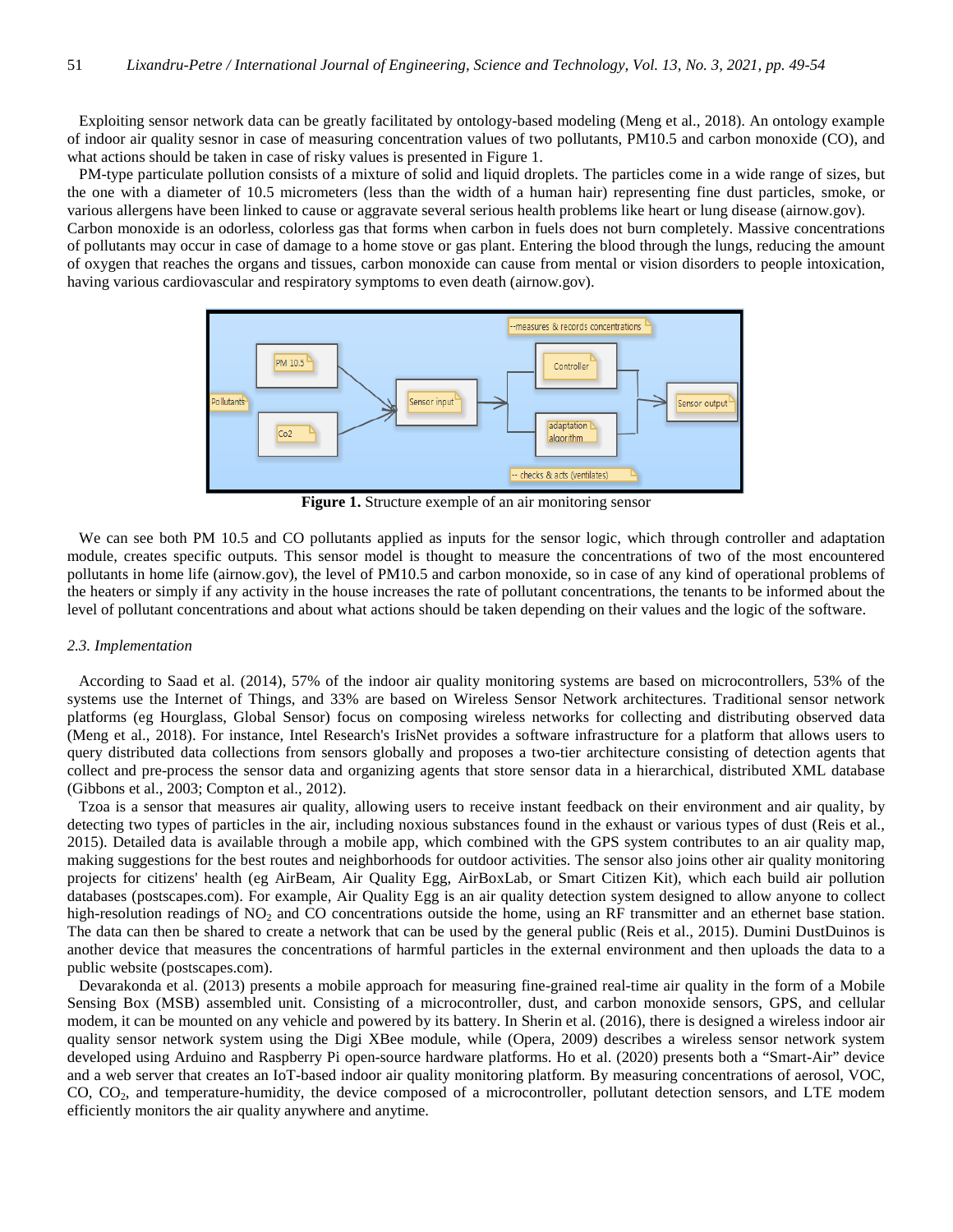The challenge of all these projects is the integration of disparate data sets, with those of municipal and academic monitoring stations (if any), and making all data available to the public, in a way that is as compact, transparent, and useful as possible (postscapes.com).

# *2.4. Behaviour analysis*

 For the chosen example, it can be explored how different parameters influence the air quality monitoring ontology behavior. Using the Protégé software package, a framework for representing basic and open source knowledge (protégé.standford.edu), we gave examples of PM10.5 and  $CO<sub>2</sub>$  measured values and defined rules and commands for the adaptation and control parts of the air monitoring sensor, in case thresholds are crossed (Figure 2 and Figure 3).

| Annotation properties<br>Individuals<br>Datatypes<br>Object properties<br>Data properties<br>Classes<br>080<br>Individuals: meas 1<br>$\mathbb X$<br>¢<br><b>♦ Action1</b><br>♦ Action2<br>♦ Action3<br>$\bullet$ meas 1 | Annotations<br>Usage<br>Annotations: meas 1<br>Annotations <sup>1</sup>                                                                                                                                                                                                                                                                             | $0 = 0$                             |
|--------------------------------------------------------------------------------------------------------------------------------------------------------------------------------------------------------------------------|-----------------------------------------------------------------------------------------------------------------------------------------------------------------------------------------------------------------------------------------------------------------------------------------------------------------------------------------------------|-------------------------------------|
| $*$ meas $2$<br>$\bullet$ meas $3$                                                                                                                                                                                       | $B = 50$<br>Description: meas_1<br>Property assertions: meas_1<br>T <sub>types</sub><br>Object property assertions<br>0000<br>Sensor input<br>Data property assertions<br><b>Nalue CO2 150</b><br>Same Individual As<br><b>Walue PM10 5 30</b><br>Different Individuals<br>Negative object property assertions<br>Negative data property assertions | 0000<br>$Q$ $\odot$ $\odot$ $\odot$ |

**Figure 2.** Measurement example for the air monitoring sensor

| $* meas 2$<br><b>DEED</b><br>Description: Action1<br>Property assertions: Action1<br>$*$ meas $3$<br>Types <b>CD</b><br>Object property assertions<br>0000<br>0000<br>checks meas 1<br>Sensor_output<br>Same Individual As<br>Data property assertions<br>0000<br>control actions<br>"filter"^^string<br>Different Individuals<br>6080<br>$rules$ "if $CO2>=150$ | Individuals<br><b>Datatypes</b><br>Annotation properties<br>Object properties<br>Data properties<br>Classes<br>0888<br>Individuals: Action1<br>$\mathbb{X}$<br><b>◆ Action1</b><br>Action <sub>2</sub><br>Action3<br>$*$ meas $1$ | Annotations<br>Usage<br>Annotations: Action1<br>Annotations <sup>(</sup> | $B = B$ |
|------------------------------------------------------------------------------------------------------------------------------------------------------------------------------------------------------------------------------------------------------------------------------------------------------------------------------------------------------------------|-----------------------------------------------------------------------------------------------------------------------------------------------------------------------------------------------------------------------------------|--------------------------------------------------------------------------|---------|
|                                                                                                                                                                                                                                                                                                                                                                  |                                                                                                                                                                                                                                   |                                                                          | 田田田田    |
| ok, else action"^^string<br>0000<br>control actions                                                                                                                                                                                                                                                                                                              |                                                                                                                                                                                                                                   | and PM10 $5 > = 30$ then                                                 |         |

**Figure 3**. Action example of the air monitoring sensor

#### *2.5. Evaluation and validation*

 We present a simulation solution approach for an indoor air quality monitoring sensor in form of an ontology. To evaluate it, we assigned different data to the sensor, resulting in scenarios that allowed the analysis of quantitative observations of the sensor (pollutants) to produce abstract qualitative situations. Figure 4 shows an example of SPARQL which queries the values for both pollutants for each measurement in a time interval.

|   | Sensor input       | 4 | Value PM10 5       | ₿ | Value CO <sub>2</sub> |
|---|--------------------|---|--------------------|---|-----------------------|
|   | $:meas_1$          |   | "30"^^xsd:integer  |   | "150"^^xsd:integer    |
|   | :meas <sub>2</sub> |   | "150"^^xsd:integer |   | "30"^^xsd:integer     |
| 3 | :meas 3            |   | "100"^^xsd:integer |   | "100"^^xsd:integer    |

**Figure 4**. Queried PM 10.5 and CO2 values for each assigned measurement

An example of a SPARQL query that shows the rules of the actions modeled for the ontology by the software side of the sensor is presented in Figure 5, while Figure 6 shows a SPARQL case showing which are the control actions assigned to the Sensor\_output.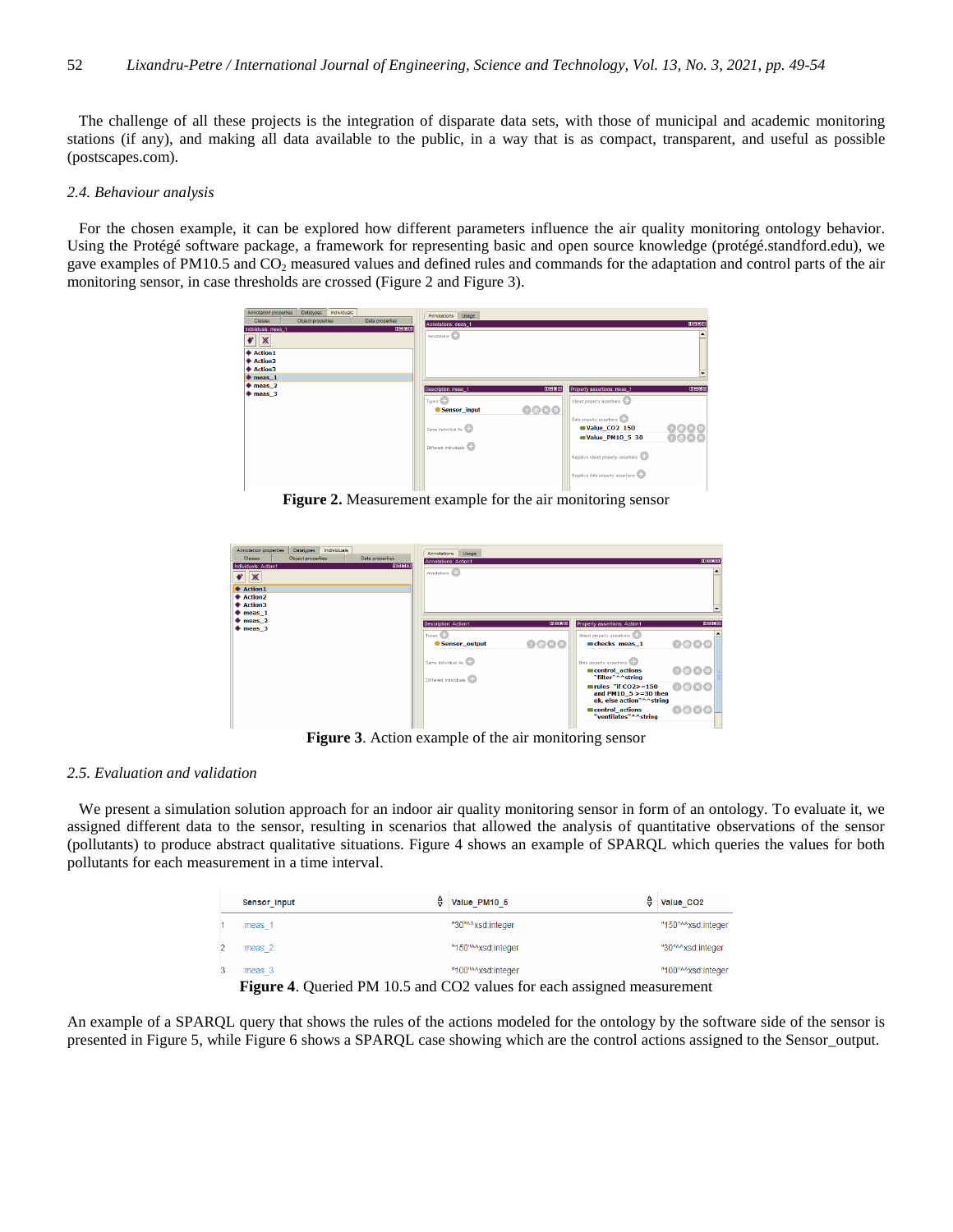| 10 select Henson_output Prules<br>11 - where {                  |                                                    |
|-----------------------------------------------------------------|----------------------------------------------------|
| 33<br>PSenson_output crubes hrubes .                            |                                                    |
| 13                                                              |                                                    |
| 14                                                              |                                                    |
| QUERY RESULTS<br>4,81<br>Raw Response<br>$\bullet$<br>Table<br> |                                                    |
| Showing 1 to 2 of 2 entries                                     | Search:                                            |
| Sensor output                                                   | ۵<br>news                                          |
| Action1                                                         | "If CO2>+150 and PM10_5 >+30 then ok, else action" |

**Figure 5**. Queried action rules for the sensor ontology

| 4                   | :Action3                                                                                                                                                                                                                          | "turn server off"    |  |  |  |  |  |
|---------------------|-----------------------------------------------------------------------------------------------------------------------------------------------------------------------------------------------------------------------------------|----------------------|--|--|--|--|--|
| з                   | :Action2                                                                                                                                                                                                                          | "nothing"            |  |  |  |  |  |
| 2                   | 'Action1                                                                                                                                                                                                                          | "ventilates"         |  |  |  |  |  |
| и.                  | :Action1                                                                                                                                                                                                                          | "filter"             |  |  |  |  |  |
|                     | <b>Sensor output</b>                                                                                                                                                                                                              | А<br>control actions |  |  |  |  |  |
|                     | Showing 1 to 4 of 4 entries                                                                                                                                                                                                       | Search:              |  |  |  |  |  |
| 医器<br>$\sim$ $\sim$ | QUERY RESULTS<br>Raw Response<br>土<br><b>Table</b>                                                                                                                                                                                |                      |  |  |  |  |  |
| 14                  |                                                                                                                                                                                                                                   |                      |  |  |  |  |  |
| 13                  | Y.                                                                                                                                                                                                                                |                      |  |  |  |  |  |
| 12                  | ?Sensor output : control actions ?control actions .                                                                                                                                                                               |                      |  |  |  |  |  |
| $11 -$              | where $f$                                                                                                                                                                                                                         |                      |  |  |  |  |  |
| $\bullet$<br>10     | select ?Sensor output ?control actions                                                                                                                                                                                            |                      |  |  |  |  |  |
| 8                   | prefix uni: <http: 0="" 2="" 2021="" nrs-boss's="" ontologies="" untitled-ontology-27="" www.semanticweb.org=""></http:>                                                                                                          |                      |  |  |  |  |  |
|                     | prefix rdfs: <http: 01="" 2000="" rdf-schema#="" www.w3.org=""><br/>6<br/>base <http: 0="" 2="" 2021="" nrs-boss's="" ontologies="" untitled-ontology-27="" www.semanticweb.org=""><br/><math>\overline{z}</math></http:></http:> |                      |  |  |  |  |  |
|                     |                                                                                                                                                                                                                                   |                      |  |  |  |  |  |
| $\overline{a}$      | prefix xsd: <http: 2001="" www.w3.org="" xmlschema#=""></http:>                                                                                                                                                                   |                      |  |  |  |  |  |
| $\sqrt{2}$          | prefix xml: <http: 1998="" namespace="" www.w3.org="" xml=""></http:>                                                                                                                                                             |                      |  |  |  |  |  |

**Figure 6**. Queried actions applied to the Sensor\_output

 Even if the evaluation is made via simulation values, just for "proof of concept", this relational schema contains sensor measurements and provides representation and reasoning to analyze the indoor environmental quality situation. For example, if we want to see which values exceed a specific crucial limit (e.g. which are the values for the CO2 pollutant higher than 100), we can interrogate like in Figure 7.

| Sensor input                                                                                  | ≙<br>Value CO <sub>2</sub> |
|-----------------------------------------------------------------------------------------------|----------------------------|
| :meas <sub>3</sub>                                                                            | "100"^^xsd:integer         |
| :meas <sub>1</sub>                                                                            | "150"^^xsd:integer         |
| $\mathbb{R}$ . The contract three is a subject of the community leave representation of $\pi$ |                            |

**Figure 7.** Output showing which measurements have concentrations values of  $CO<sub>2</sub>$  higher than a certain number

 For this case, the validation part is inexistent due to the simulating and not real values, but the model could be integrated with real sensor platforms with official air quality standards, where concentrations are measured through physical sensors, which aims to monitor, measure and record room conditions, turn on the ventilation or purification system when needed, and even send alerts based on measured concentrations if any change appears in the optimum pre-settled conditions, ensuring the values of indoor air quality are similar to the index of healthy air quality.

# *2.6. Challenges*

 The use of air pollution sensors to collect data to guide what, when, and where the sensors should measure is vital for reducing the concentrations of hazardous elements in the atmosphere and therefore for the health of all those who coexist on this planet. Based on these ideas, as many resources as possible are needed to monitor air pollution, which kills around 7 million people a year. Support for the environment through information science plays an essential role in improving the health of each individual. While the global sensory network has become a very useful monitoring technique, the full potential of the sensory network has not yet been revealed, the integration of several sensor technologies and the implementation of heterogeneous sensor data quality processes are essential for monitoring as accurately as possible.

# **3. Conclusions**

 In this paper, we have proposed a framework approach that provides an efficient perspective for describing and understanding how air quality sensors can monitor and control the air quality inside a house.